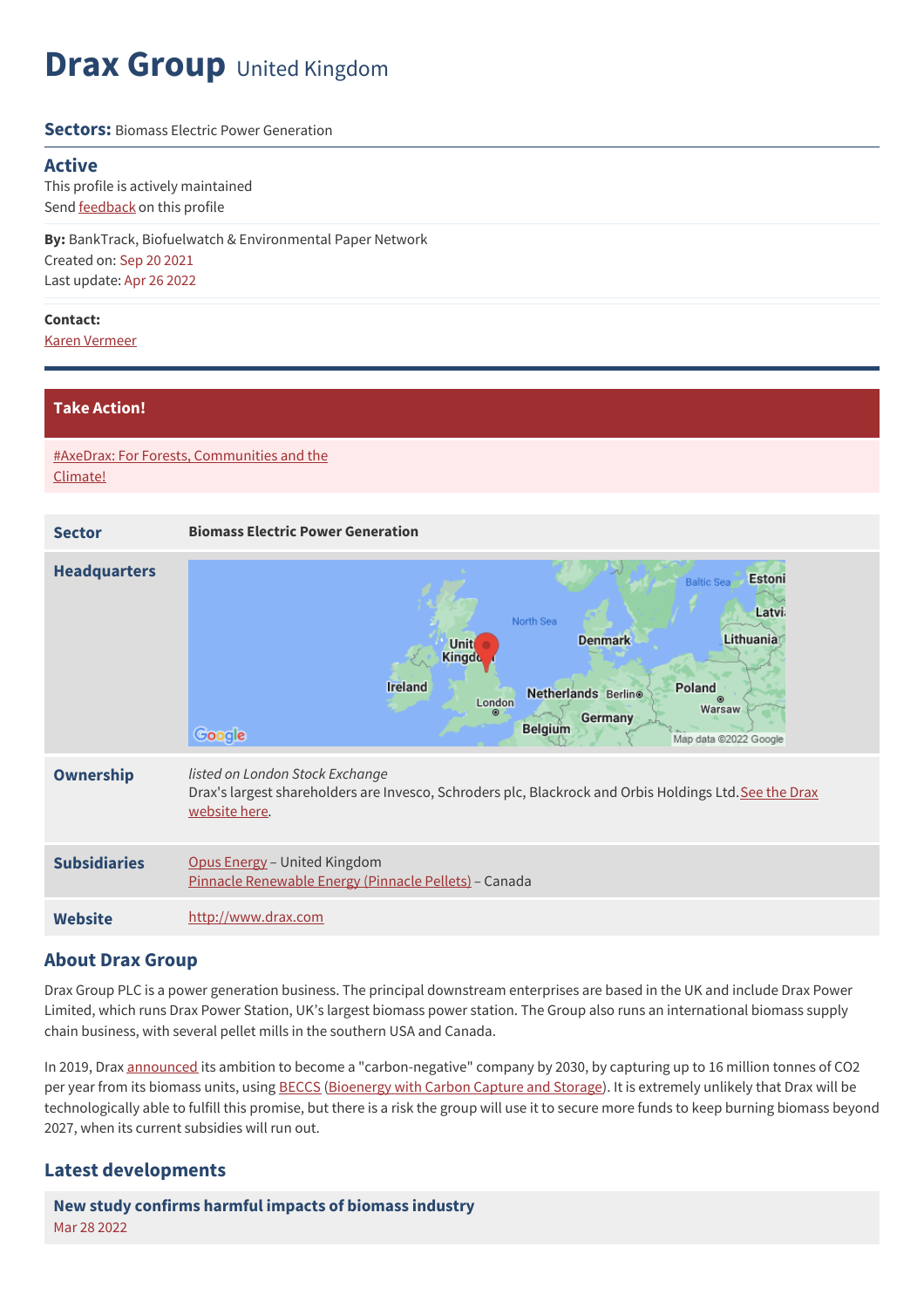### **Why this profile?**

Biomass is classified, and subsidised, by the UK government as renewable energy, but in [reality](https://environmentalpaper.org/the-biomass-delusion/) it harms the climate, biodiversity, forests and communities. Drax is a heavy promoter of biomass electricity and the false climate solution of [Bioenergy](https://www.geoengineeringmonitor.org/2021/04/bio-energy-with-carbon-capture-and-storage-beccs/) with Carbon Capture and Storage (BECCS).

### **Impacts**

### **Social and human rights impacts**

**Environmental injustice:**Wood pellet production increases air [pollution,](https://www.environmentalintegrity.org/wp-content/uploads/2017/02/Biomass-Report.pdf) wood dust, heavy traffic and noise. Pellet mills and export facilities are often sited in communities of colour and lower income communities - who are often already exposed to other forms of industrial pollution and social exclusion. In February 2021, Drax's Amite pellet plant in Mississippi was fined a record \$2.5 [million](https://environmentalintegrity.org/news/small-mississippi-town-wood-pellet-biomass-fine/) for having violated the state's air permit for years - however, this sum is roughly equivalent to the GBP 2 million Drax is receiving every single day in 'renewable energy' subsidies from the UK government. In the Southeastern USA, Drax's main pellet sourcing region, wood pellet plants are 50% more likely to be located in environmental justice communities (see [here](https://edition.cnn.com/videos/us/2021/07/07/american-south-biomass-energy-mg-dp-nws-orig.cnn) and here), i.e. counties where the poverty level is above the state medium, and at least 25% of the population is non-white.

### **Environmental and climate impacts**

Forest destruction: Drax burns the equivalent of 138% of the UK's total annual wood [production](https://www.biofuelwatch.org.uk/axedrax-campaign/). Its main sourcing regions are Southern US, Canada and the Baltic States.

Drax' biggest wood pellet supplier is the world's biggest pellet producer, Enviva. Enviva has been heavily criticised for regularly [sourcing](https://dogwoodalliance.org/wp-content/uploads/2019/07/Biomass-Investigation-Booklet-2019.pdf) wood from clearcut coastal hardwood forests in the Southern US. As well as being home to black bears, salamanders and many bird species, these forests offer crucial [protection](https://www.dogwoodalliance.org/wp-content/uploads/2019/09/Climate-Impacts-of-Industrial-Forest-Practices-in-NC-web.pdf) from extreme weather events such as floods and droughts that are becoming increasingly common. While Drax and Enviva claim to use 'waste wood' and 'forest residues' for wood pellets, these terms refer [primarily](https://www.biofuelwatch.org.uk/2020/residues-briefing/) to the economic value of wood, and pelletising of [whole](https://www.dogwoodalliance.org/our-work/wood-pellet-biomass/where-are-biomass-companies-getting-their-wood/) trees is standard practice.

Drax also owns three pellet mills in the Southeastern US, with wood sourced mainly from [monoculture](https://www.dogwoodalliance.org/2019/02/real-vs-fake-forests/) pine plantations. Across the region, such plantations have been expanded at the expense of the rich forest ecosystems that are being clearcut. According to a [study](https://www.southernenvironment.org/wp-content/uploads/legacy/publications/Biomass_Factsheet_0719_F_Pgs.pdf) commissioned by the Southern Environmental Law Center, burning pellets from US pine plantations in the UK will be worse for the climate than the UK's average electricity for a period of at least 40 years.

In 2021 Drax [acquired](https://www.nrdc.org/experts/elly-pepper/drax-purchase-would-implicate-united-kingdom-loss-canadian-forests) [Pinnacle](https://www.stand.earth/latest/forest-conservation/forests-and-wood-pellets/drax-dont-burn-canada%25E2%2580%2599s-old-growth-forests) Pellets, a major pellet producer whose millsare [located](https://www.stand.earth/latest/forest-conservation/forests-and-wood-pellets/new-investigation-uk%25E2%2580%2599s-drax-bid-buy-pinnacle) next to some of the last stands of primary forests in British Columbia, Canada, home to endangered wildlife like caribou and among the most carbon-rich in the world.

In [Estonia](https://elfond.ee/biomassreport) and Latvia, logging volumes have been increasing sharply as demand for wood, including for wood pellets for exports, has gone up. Logging is happening even in the few remaining old-growth forests, destroying habitat of rare and endangered species including Capercaillie, Black stork and Hazel grouse. In Estonia, the number of forest birds is declining by 50,000 breeding pairs year on year.

**Climate change:** Drax power station is the UK's single biggest [emitter](https://ember-climate.org/commentary/2021/10/08/uk-biomass-emits-more-co2-than-coal/) of CO2, with around 16 million tonnes of CO2 [emitted](https://www.drax.com/wp-content/uploads/2021/03/Drax_AR2020.pdf) in 2020, 13 million tonnes of which were from burning wood. Drax claims that carbon emitted from burning wood can be ignored because new trees will eventually absorb the same amount of CO2. This flies in the face of science. In February 2021, 500 [scientists](https://www.dropbox.com/s/hdmmcnd0d1d2lq5/Scientist%20Letter%20to%20Biden%252C%20von%20der%20Leyen%252C%20Michel%252C%20Suga%20%2526%20Moon%20%20Re.%20Forest%20Biomass%20(February%2011%252C%202021).pdf?dl=0) wrote to world leaders, warning: "As numerous studies have shown, this burning of wood will increase warming for decades to centuries. That is true even when the wood replaces coal, oil or natural gas." In the same month, 87 scientists and [economists](https://www.biofuelwatch.org.uk/wp-content/uploads/BECCS-letter-by-scientists-and-economists-1.pdf) warned the UK government: "Forest bioenergy is adding increasingly large amounts of carbon dioxide to the atmosphere and reducing the capacity of forests to absorb atmospheric carbon dioxide, making it more difficult to reach net zero carbon as the stated goal for limiting global temperature. Adding carbon capture and storage (CCS) technology to a bioenergy plant does not resolve this issue." In October 2021, rating agency S&P [removed](https://www.spglobal.com/spdji/en/documents/clientservices/sp_global_clean_energy_index_october_rebalance_announcement.pdf) Drax from its Global Clean Energy Index for failing to comply with their carbon standard.

### **Other impacts**

**Flawed claims around Carbon Capture and Storage:**In 2018, Drax partnered with a start-up company called C-Capture to trial capturing one tonne of CO2 a day from biomass burning, financed by millions of pounds in [government](https://www.drax.com/press_release/world-first-co2-beccs-ccus/) grants. This project failed, and, in March 2021, Drax described C-Capture's technology as not [proven](https://www.biofuelwatch.org.uk/2021/drax-beccs-response/). In June 2020, Drax [announced](https://www.drax.com/press_release/negative-emissions-pioneer-drax-and-leading-global-carbon-capture-company-mitsubishi-heavy-industries-group-announce-new-beccs-pilot/) a new carbon capture partnership with Mitsubishi Heavy Industries (MHI). The aim is to test the suitability of two MHI solvents for capturing carbon. One of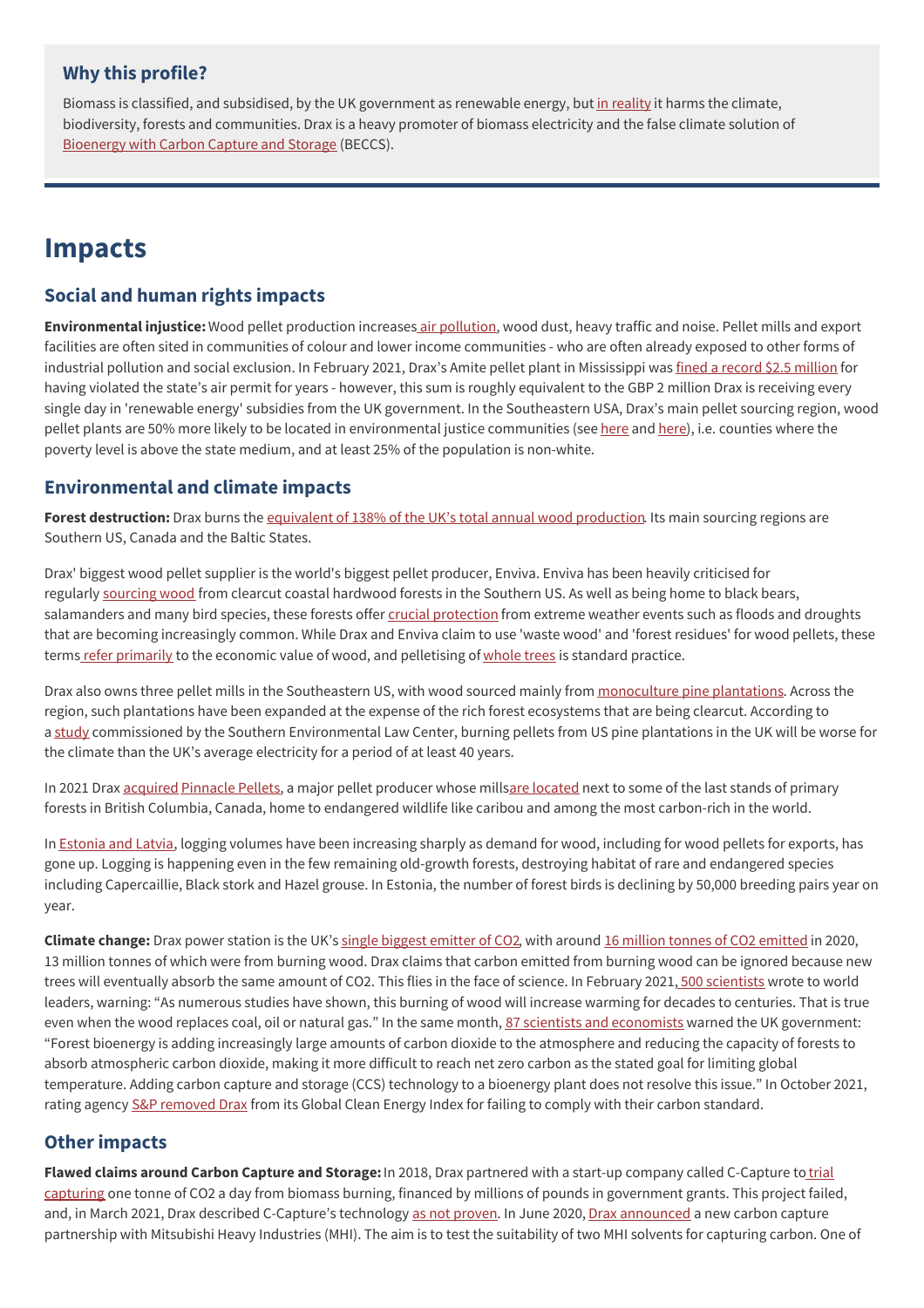them was previously used in a failed and abandoned carbon capture [project](https://ieefa.org/wp-content/uploads/2020/08/Petra-Nova-Mothballing-Post-Mortem_August-2020.pdf) in Texas, which had involved carbon capture from coal combustion. In July 2021, [Drax](https://www.mhi.com/news/210610.html) and MHI stated that the trial – involving the capture of 300 kg of CO2 a day subsequently released into the atmosphere – had been successful and would form the basis of a planning application for installing carbon capture equipment in two of Drax's four biomass units. However, no actual results from the trial have been published.

Beyond this very small and unpublished trial, CO2 capture from wood combustion has not been demonstrated anywhere in the world. On a nine-stage [technology](https://www.cloudwatchhub.eu/exploitation/brief-refresher-technology-readiness-levels-trl) readiness level ladder, the CCS from wood combustion technology has reached stage 4 or 5. Stages 5-8 are considered essential prior to full commercial application. This makes it all but inconceivable that Drax would be able to operate one, let alone two of their large biomass units with full carbon capture and storage from 2027/28, as they propose.

### **Governance**

### **Bank policies**

The following bank investment policies apply to this project:

| <b>NatWest Group</b>                                                                                                   |
|------------------------------------------------------------------------------------------------------------------------|
| Forestry, fisheries and agri-business sectors policy<br>Jul 31 2020   NatWest Group                                    |
| <b>Approach to climate change</b><br>Date listed represents date as accessed on website<br>Feb 23 2021   NatWest Group |
| <b>Nature and biodiversity statement</b><br>Oct 28 2021   NatWest Group                                                |
| <b>Power sector policy</b><br>Nov 1 2021   NatWest Group                                                               |

### **Banco [Santander](https://www.banktrack.org/show/bankprofile/santander)**

**[Environmental,](https://www.banktrack.org/download/environmental_social_and_climate_risk_policy) social and climate risk policy** Mar 4 2021 | Banco Santander

#### **[JPMorgan](https://www.banktrack.org/show/bankprofile/jpmorgan_chase) Chase**

**[Paris-aligned](https://www.jpmorganchase.com/ir/news/2020/adopts-paris-aligned-financing-commitment) financing commitment** Oct 6 2020 | JPMorgan Chase

**[Environmental](https://www.banktrack.org/download/environmental_and_social_policy_framework_10) and social policy framework** Oct 8 2021 | JPMorgan Chase

## **Updates**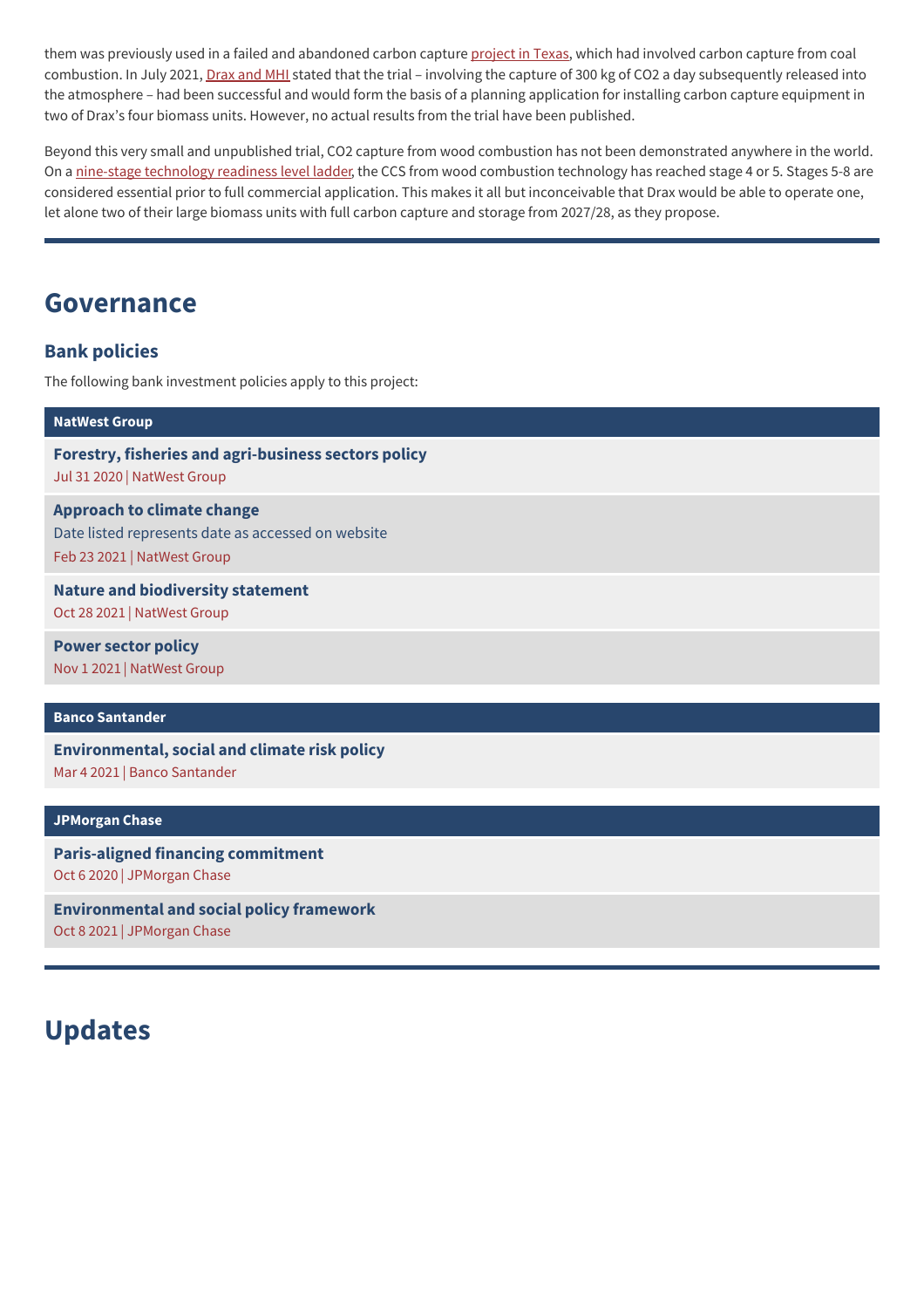### **New study confirms harmful impacts of biomass industry**

#### Mar 28 2022

A new [study](https://www.southernenvironment.org/wp-content/uploads/2022/03/Biomass-White-Page.pdf), commissioned by SELC, clearly shows the environmental and climate harms the biomass energy industry inflicts on forests in North Carolina and Virginia. For the study, researchers from Clark University used satellite images to evaluate the amount of forest cover lost near four wood pellet plants owned by Enviva, the largest wood pellet manufacturer in the world and supplier to Drax in the UK. Researchers found that logging in the sourcing areas near the four pellet mills sharply increased after Enviva began operating the plants. In 2019, Forest Service data shows that more than 6.6 million green tons of forest were cut for bioenergy or fuelwood in these areas. That's the equivalent of 71,000 acres of forests cut, with Enviva being a primary user of this wood. Furthermore, the study showed that from 2016 to 2018, Enviva's Ahoskie, Northampton, and Southampton pellet mills consumed nearly half of the wood from hardwood forest clearings in the sourcing area. Cutting forests at this scale can degrade water quality for communities downstream and destroy wildlife habitats, further threatening at-risk species. For more information see [here](https://www.southernenvironment.org/news/new-study-confirms-harmful-impacts-of-biomass/).

## **Financiers**

Financial institutions have financed Drax via bond and share issuances as well as through shareholdings. See below for a specified overview of financial institutions involved.

In its Annual Report ([2020](http://chrome-extension//efaidnbmnnnibpcajpcglclefindmkaj/viewer.html?pdfurl=https%253A%252F%252Fwww.drax.com%252Fwp-content%252Fuploads%252F2021%252F03%252FDrax_AR2020.pdf&clen=12127458&chunk=true)), Barclays, Royal Bank of Canada and JPMorgan Chase are mentioned as Drax' banker (Barclays) and brokers.

### **Banks Bank of New York [Mellon](https://www.bnymellon.com)** United States [profile](https://www.banktrack.org/bank/bny_mellon) **Details According to According the Details Testing Details <b>Periodic** Bond issue – underwriter USD 750 million 2018 - 2025 BNY Mellon granted Drax a \$500m indenture in 2018, supplemented and amended in 2019, due in 2025. It granted a further \$250m in 2020, also due in 2025. *source:* Drax, 2020 annual report (p.136) [link](https://www.drax.com/wp-content/uploads/2021/03/Drax_AR2020.pdf) **[Barclays](http://www.barclays.com)** United Kingdom [profile](https://www.banktrack.org/bank/barclays) **Details The Details According to Persons** and Details **Persons Details <b>The Details Persons Details Persons Details Persons Details Persons Details Persons Details** Bond owner/manager GBP 500 million 2017 Barclays and JP Morgan are the bookrunners of the bond. *source:* [link](https://www.globalcapital.com/article/28mt352z6xxgvslor39xc/levfin-high-yield-bonds/drax-powers-up-500m-bond-in-busy-sterling-hy-mart) Debt – corporate loan GBP 300 million Barclays arranged the £300m facility agreement for Drax's coal-to-biomass conversion in 2012. This was amended and extended in 2015, 2017 and then 2020. *source:* [link](chrome-extension://efaidnbmnnnibpcajpcglclefindmkaj/viewer.html?pdfurl=https%253A%252F%252Fwww.drax.com%252Fwp-content%252Fuploads%252F2021%252F03%252FDrax_AR2020.pdf&clen=12127458&chunk=true) Debt – corporate loan Drax signed an ESG-linked FX derivative agreement with the bank. *source:* [link](https://www.risk.net/derivatives/7824311/drax-commits-to-esg-linked-fx-derivative-targets-with-uk-banks) **[JPMorgan](http://www.jpmorganchase.com) Chase** United States [profile](https://www.banktrack.org/bank/jpmorgan_chase) **Details The United States And Details The Details <b>The Details The Details T** Bond owner/manager GBP 500 million 2017 Barclays and JP Morgan are the bookrunners of the bond. *source:* [link](https://www.globalcapital.com/article/28mt352z6xxgvslor39xc/levfin-high-yield-bonds/drax-powers-up-500m-bond-in-busy-sterling-hy-mart) **[NatWest](https://www.natwestgroup.com/)** United Kingdom [profile](https://www.banktrack.org/bank/natwest) **Details According to Profile Details According to Petails <b>According to Petails T** Debt – corporate loan Drax signed an ESG-linked FX derivative agreement with the bank. *source:* [link](https://www.risk.net/derivatives/7824311/drax-commits-to-esg-linked-fx-derivative-targets-with-uk-banks)